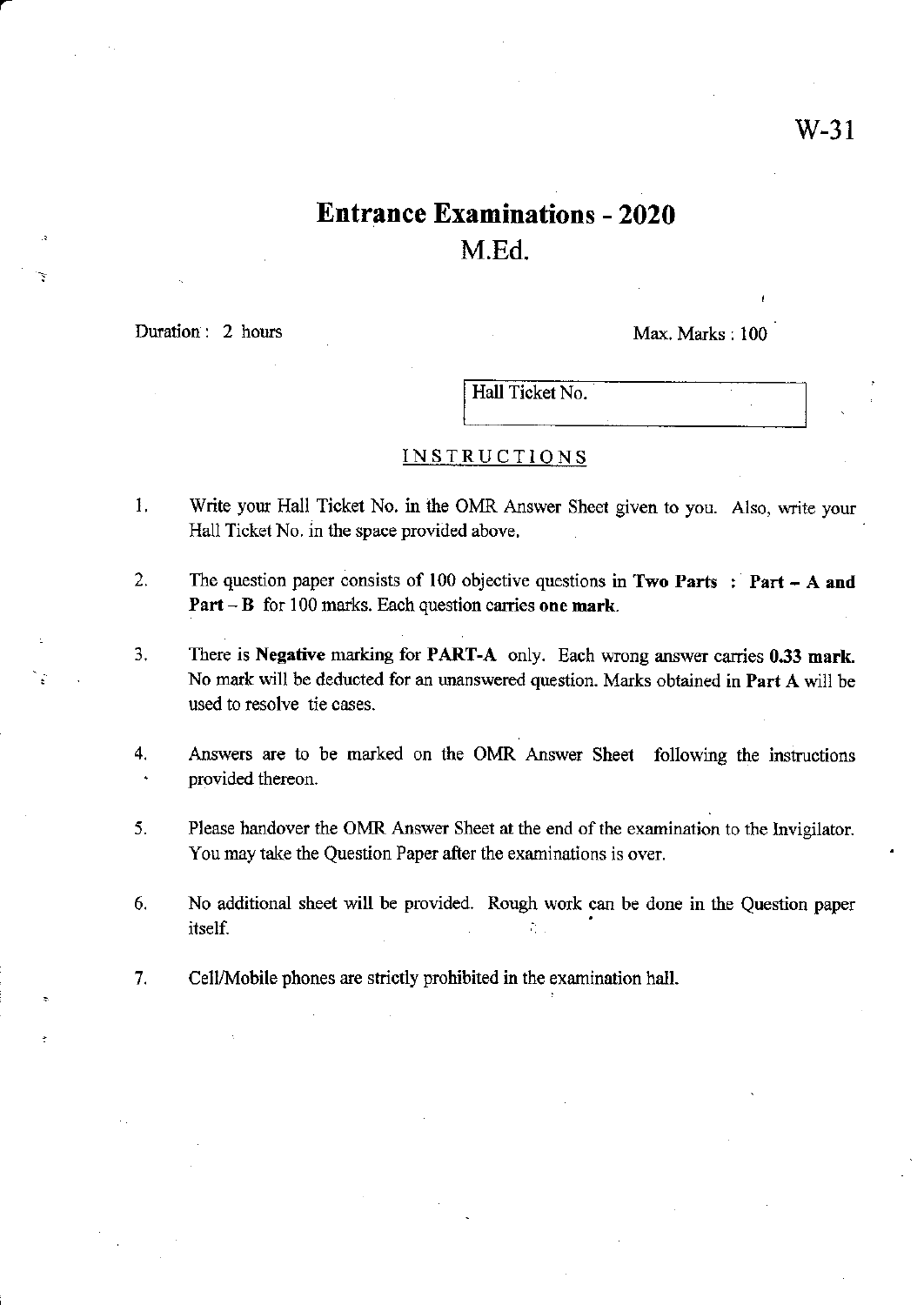#### PART-A

- 1) Select the word nearest in meaning to the given word: Belligerent
	- (A) Convincing
	- (B) Combative
	- (C) Cooperative
	- (D) Confused

2) Select the word nearest in meaning to the given word: Laconic

- (A) Concise
- (B) Garrulous
- (C) Talkative
- (D) Fluent

3) Select the word opposite in meaning to the given word: Animosity

- (A) Fearsome
- (B) Generosity
- (C) Friendly
- (D) Necessity

4) Select the word opposite in meaning to the given word: Serenity

- (A) Wicked
- (B) Calmness
- (C) Peaceful
- (D) Commotion
- 5) In which method the use of the mother tongue is allowed
	- A. audio-lingual Method
	- **B.** Bi-lingual Method
	- C. Grammar Translation Method
	- D. Reading Method
	- $(A)$  B&C
	- $(B)$  A&D
	- $(C)$  A&B
	- (D)  $A,B,C&D$
- 6) A teacher has to be ------------ and -------------- in preparing appropriate teaching materials and devising innovative methods:
	- A. Friendly
	- **B.** Naughty
	- C. Resourceful

 $\tilde{C}$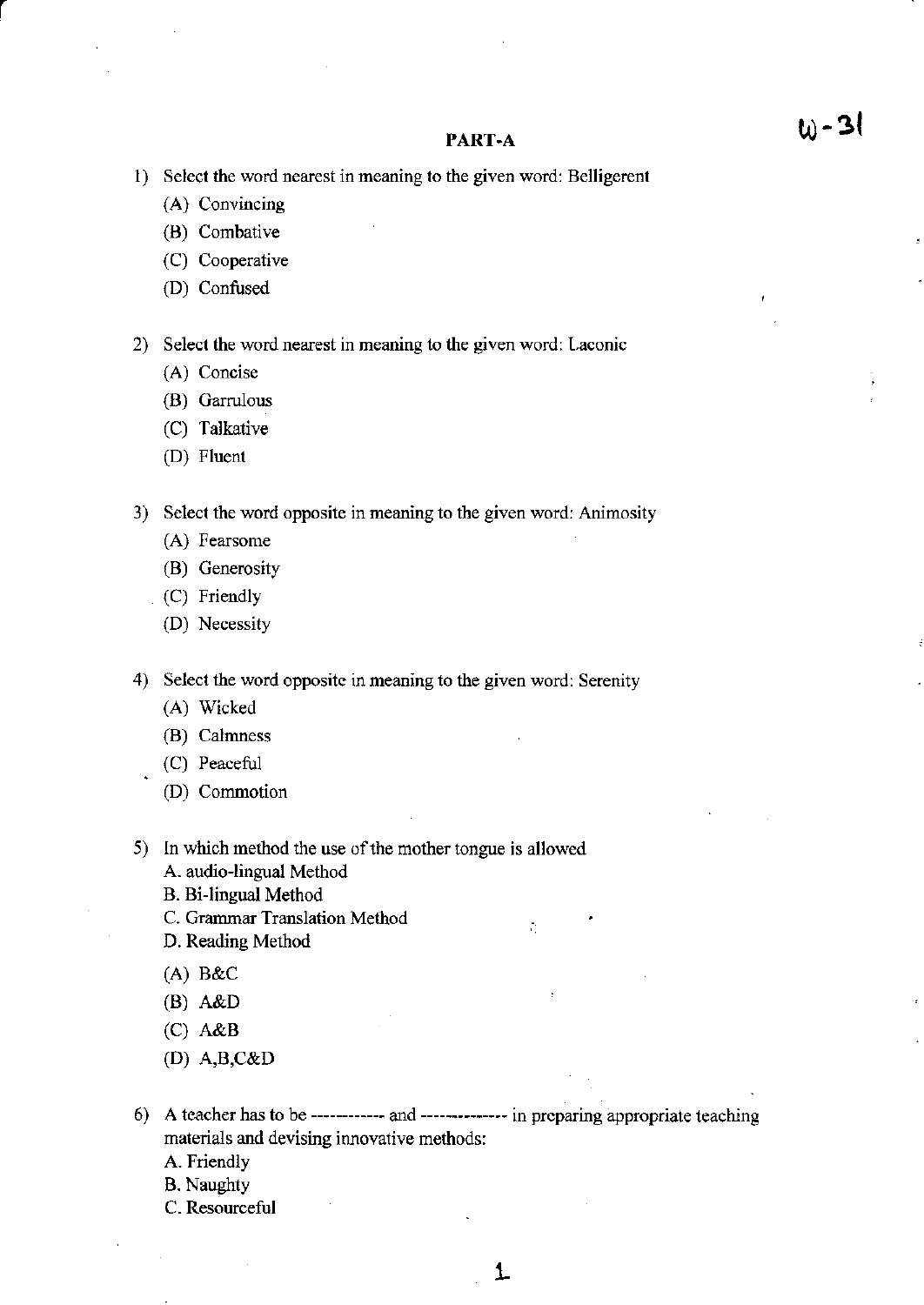- D. Creative
- (A) A&D
- (B) B&D
- (c) c&D
- (D) A&D

7) In the following matching which pairs are conectly matched:

| A) Monogamist     |  |                                                   | 1) One who collects coins |  |
|-------------------|--|---------------------------------------------------|---------------------------|--|
| B) Philanthropist |  | 2) One who dies for a noble cause.                |                           |  |
| C) Numismatist    |  | 3) One who has only one wife or husband at a time |                           |  |
| D) Martyr         |  | 4) One who loves and do good to mankind           |                           |  |
| $(A)$ A-1 B-2 C-3 |  |                                                   | D-4                       |  |
| $(B)$ A-2 B-3     |  | $C-4$                                             | D-1                       |  |
| $(C)$ A-3 B-4     |  | $C-1$                                             | $D-2$                     |  |

8) In the following matching which pairs are corectly matched:

| A) Pandemic       | 1) The scientific study of diseases                                                                                    |
|-------------------|------------------------------------------------------------------------------------------------------------------------|
| B) Gloss phobia   | 2) Fear of school                                                                                                      |
| C) Pathology      | 3) Fear of Public Speaking                                                                                             |
| D) Scolion phobia | 4) An outbreak of a disease that occurs over a wide geographic<br>area and affects a high proportion of the population |

(A) A-1 B-2 C-3 D-4 (B) A-4 B-3 C-l D-2 (c) A-3 8,4 C-2 D-1 (D) A-l B-3 C-2 D-4

(D) A-l B-2 C-4 D-3

- 9) Identify the correct order of getting language skills: A. SpeakingB. Listening C. Reading D. Writing
	- (A) A,B,C,D
	- @) B,C,A,D
	- (c) B,A,D,C
	- (D) B.A.C.D

:'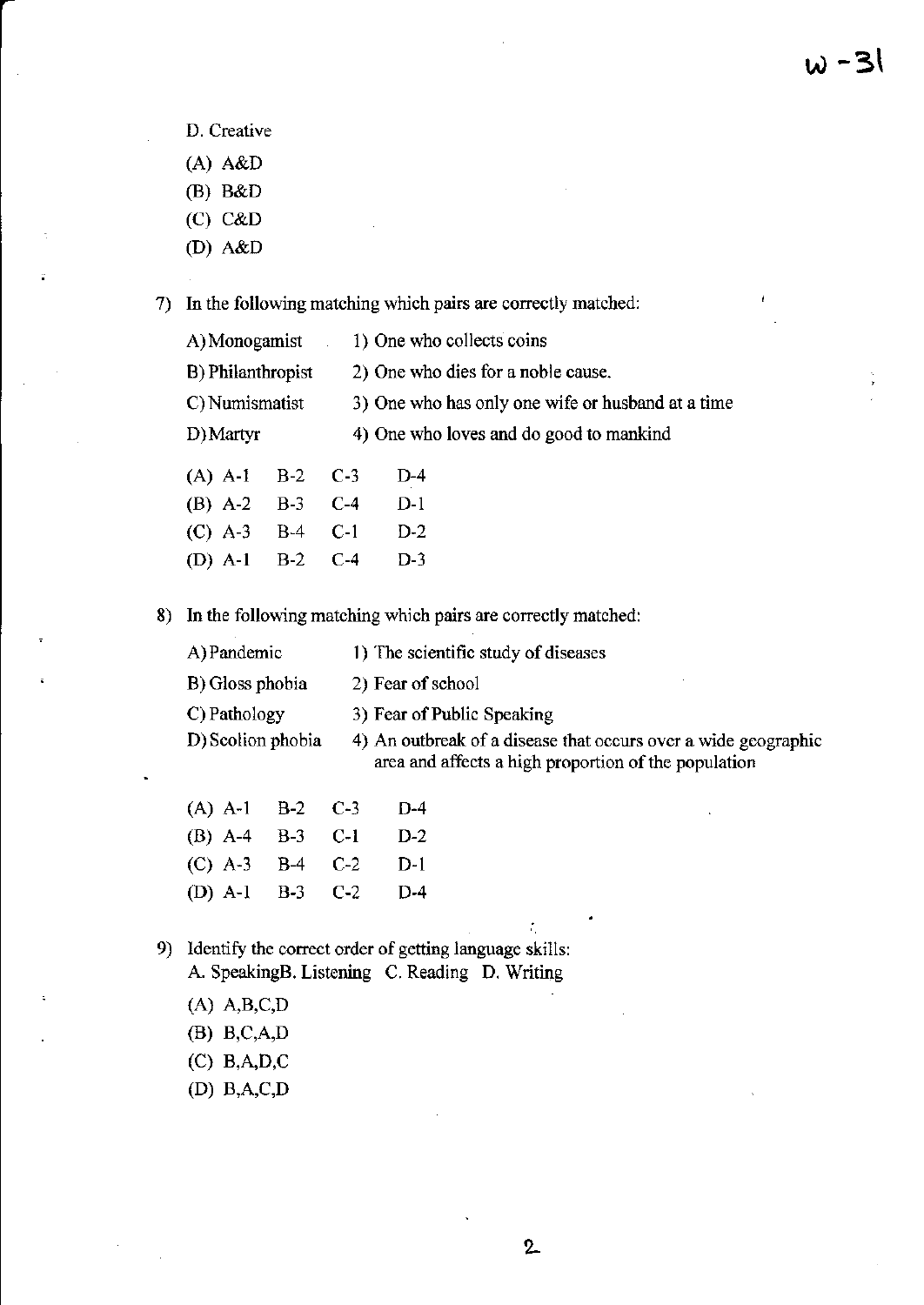10) Find the correct matching of the following idioms: If the meaning of "as clear as crystal" is "to be very easy to see and understand" what are the mcanings of following idioms?

| A) to be on cloud nine | 1) to be confused or badly organized |
|------------------------|--------------------------------------|
|                        |                                      |

B) be full of beans 2) not thought about or planned carefully

C) half baked 3) to have a lot of energy and enthusiasm

D) be at sixes and sevens  $4)$  to be very happy

- (A) A-4 B-3 C-2 D-l
- (B) A-1 B-2 C-3 D-4
- (c) A-2 B-1 C-3 D-4
- (D) A-3 B-4 C-l D-2

11) The annual meeting of G20 was held in 2019 in

- (A) India
- (B) Japan
- (C) Germany
- (D) South Africa

12) Intemational Literacy Day is celebrated on

- (E) October 5
- (F) October <sup>8</sup>
- (G) September <sup>5</sup>
- (H) September <sup>8</sup>

13) 'Namdapha' National park is situated in

- (A) Rajasthan
- (B) Kerala
- (C) Arunachal Pradesh
- (D) Kamataka

14) The Abel Prize is awarded to the outstarding contribution in

- (A) Physics
- (B) Mathematics
- (C) Chemistry
- (D) Humanities

÷,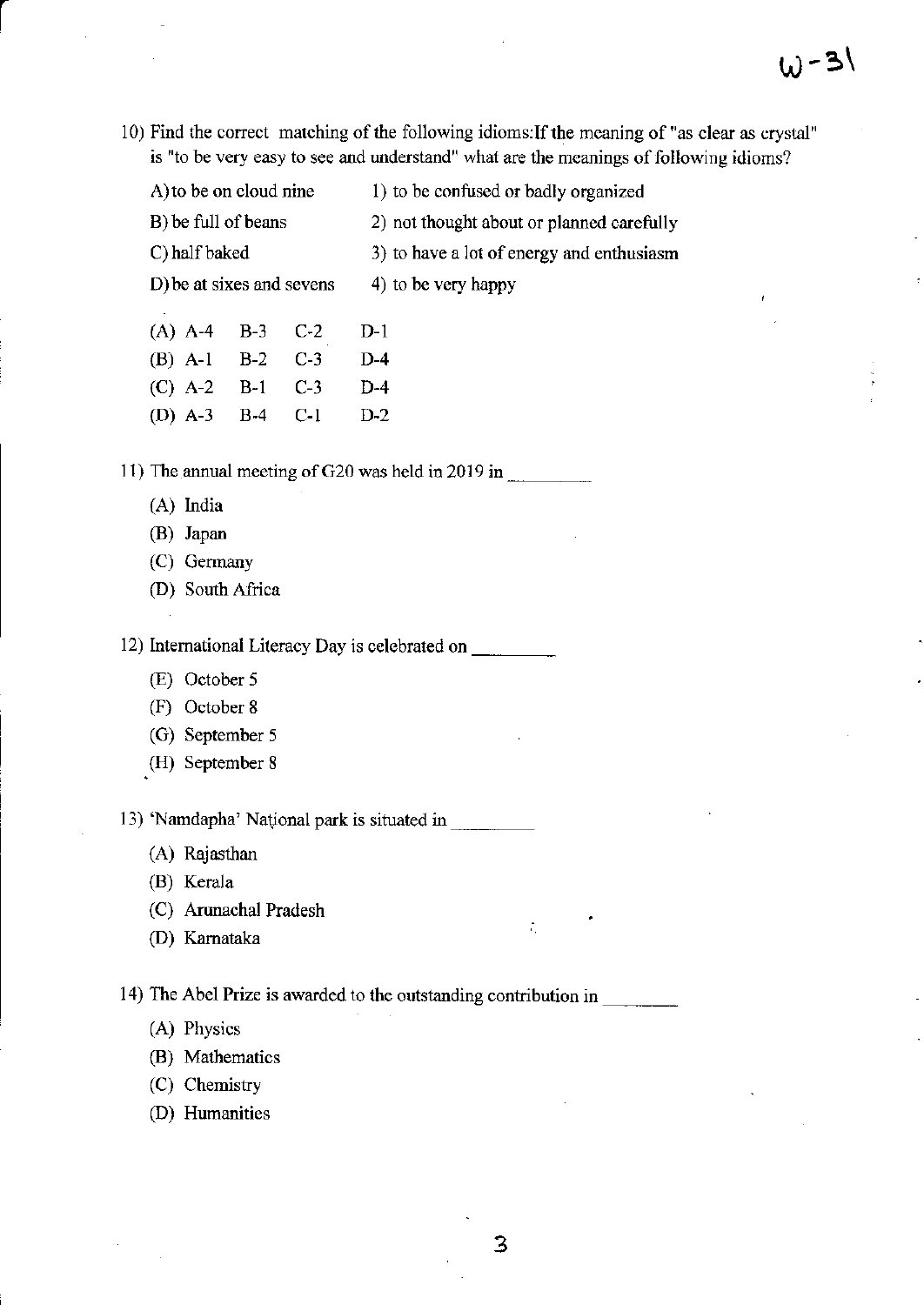i5) 'Tangi' is a new application launched by

- (A) Google
- (B) Samsung
- (C) Apple
- (D) Yahoo

16) Statements: Some tables arcTvs. Some TVs are radios.

Conclusions: I. Some tables are radios

II. Some radios are tables.

- lll. All radios are fVs
- lV. All TVs are tables.

Therefore,

- (A) None follows.
- (B) All follow.
- (C) Only I and lll follow
- (D) Only II and IVfollow.

17) Statements: All branches are flowers. All flowers are leaves.

Conclusions: L All branches are leaves.

II. All branches are leavcs.

III. All flowers are branches.

IV. Some leaves are branches.

Therefore.

- (A) None follows.
- $(B)$  Only I and IV follow.
- (C) Only II and III follow.
- (D) All follow.

18) Statements: All tigers are lions. No cow is lion. Sorne camels are cows.

l+

Conclusions: I. Some lions are camels.

IL No camel is tiger.

lll. Some tigers arc cows.

Therefore,

- (A) None follows.
- (B) Only I follows.
- (C) Only II follows.

(D) Only III follows.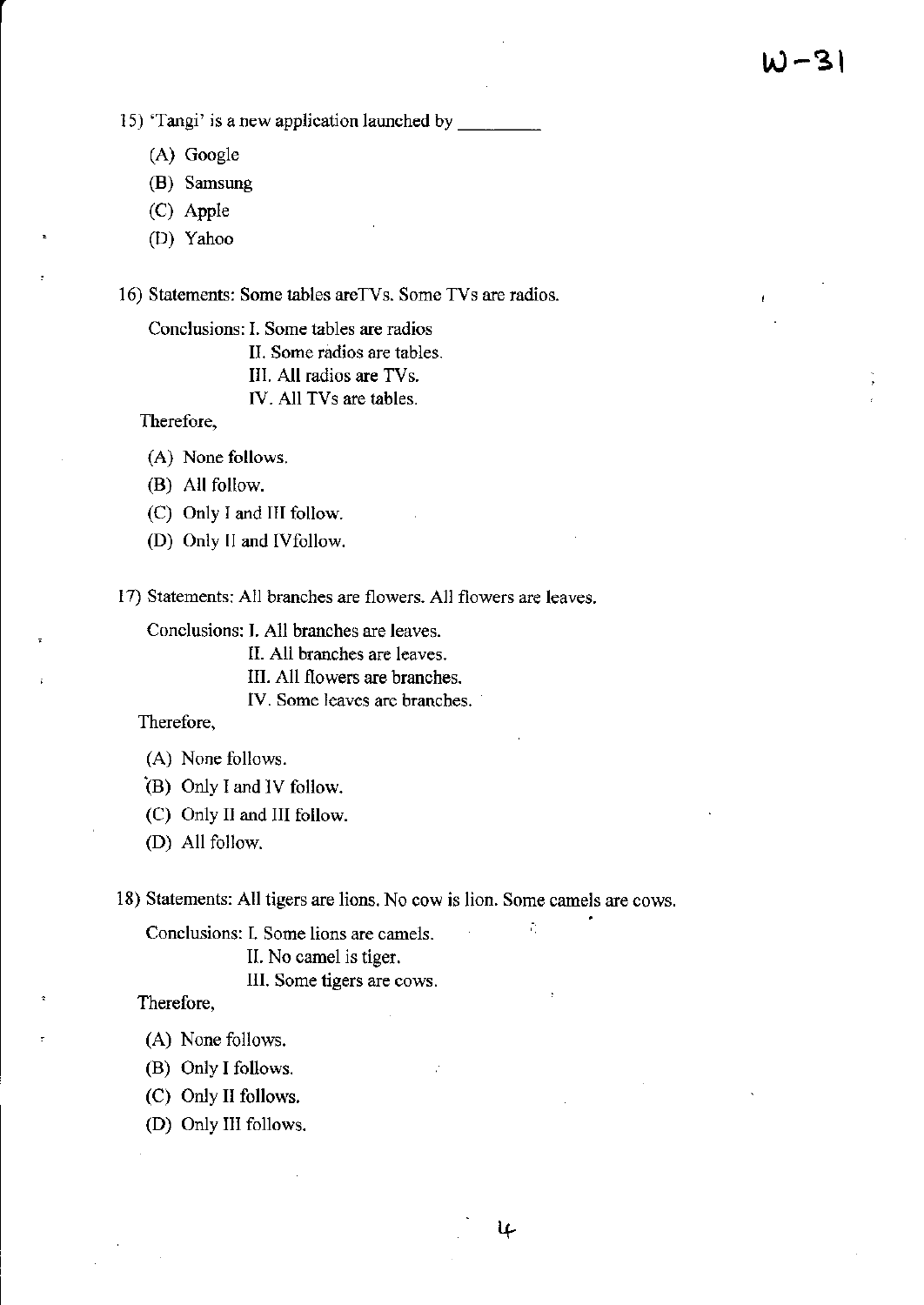19) Statements: Should higher education be completely stopped for some time?

Arguments: I. No, It will hamper the country's future progress. II. Yes, It will reduce the educated unemployment.

Thercfore,

- (A) Only argument I is strong.
- (B) Only argument II is strong.
- (C) Both arguments I and II are strong.
- (D) Neither argument I nor argument II is strong.

20) Statements: should young entrepreneus be encouraged?

Arguments: I. Yes. They will help in industrial development of the country.

II. Yes. They will reduce the burden on employment market.

Therefore,

- (A) Only argument I is strong
- (B) Only argument ll is strong
- $(C)$  Both arguments I and II are strong.
- (D) Neither argument I nor argument II is strong.
- 21) Statements: 'Private property, trespassers will be prosecuted' A notice on a plot of land.

Assumptions: I. The passerby may read the notice and may not trespass.

II. The people are scared of prosecution.

Therefore,

- (A) Only assumption I is implicit.
- (B) Only assumption II is implicit.
- (C) Both assumptions are implicit.
- (D) Neither assumption is implicit.

22) The next term in the series  $-1$ , 5, 15, 29, is :

- $(A) 36$
- (B) 47
- (c) <sup>59</sup>
- (D) <sup>63</sup>
- 23) Two numbers are in the ratio 2: 5. If 16 is added to both the numbers, their ratio becomes1:2, then numbers are:
	- (A) 16,40
	- $(B)$  20,50
	- (c) 28,70

Ť.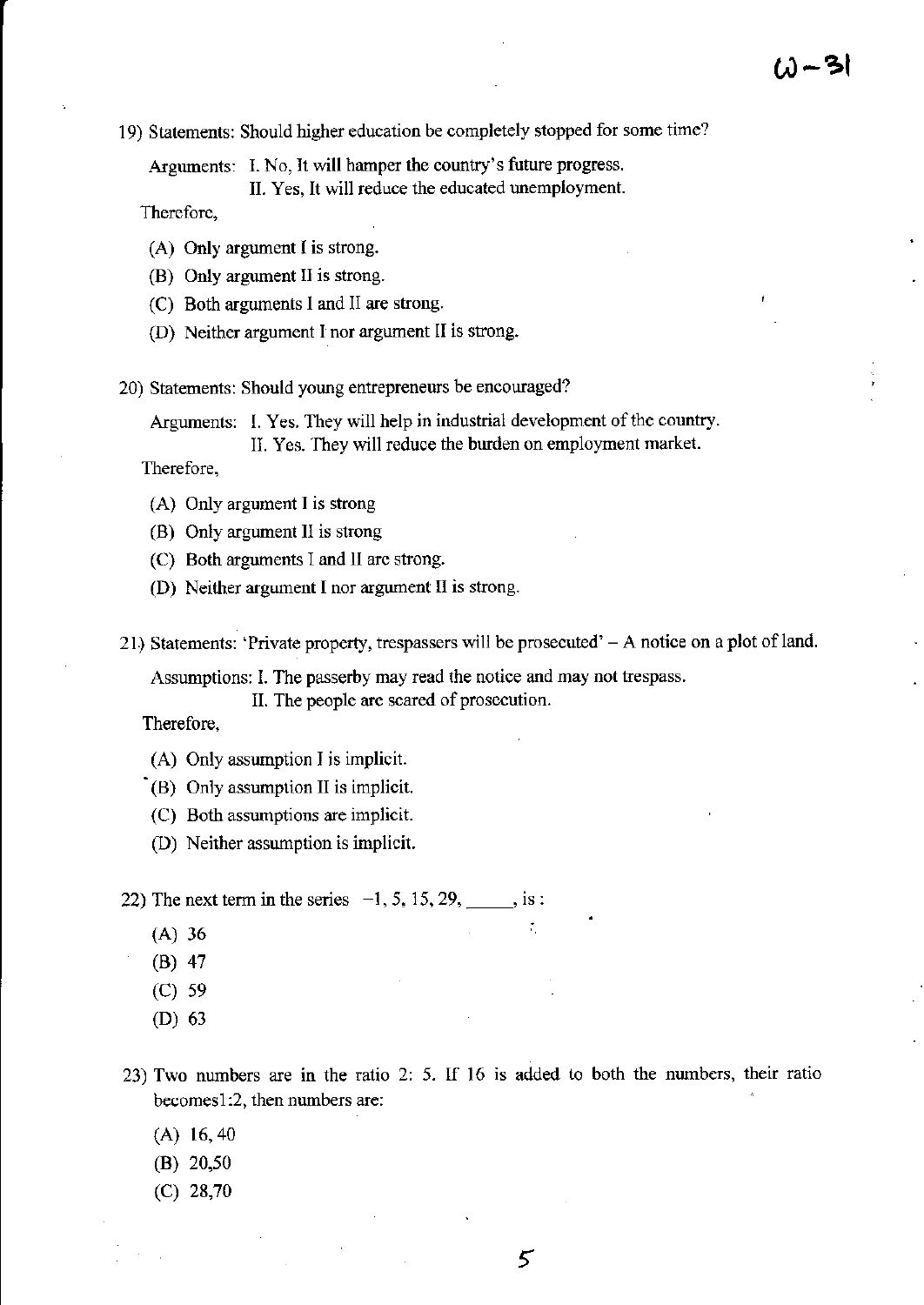(D) 32,80

- 24) The sum of the ages of two persons A and B is 50. 5 years ago, the ratio of their ages was5/3 , The present age of A and B are
	- (A) 30,20
	- (B) 35, <sup>15</sup>
	- (c) 38, <sup>12</sup>
	- (D) 40, l0

25) If MOHAN is represented by the code KMFYL, then COUNT will be represented by

6

 $\tilde{f}_1$ 

- (A) AMSLR
- (B) ASLAR
- (C) SASRL
- (D) SAMLR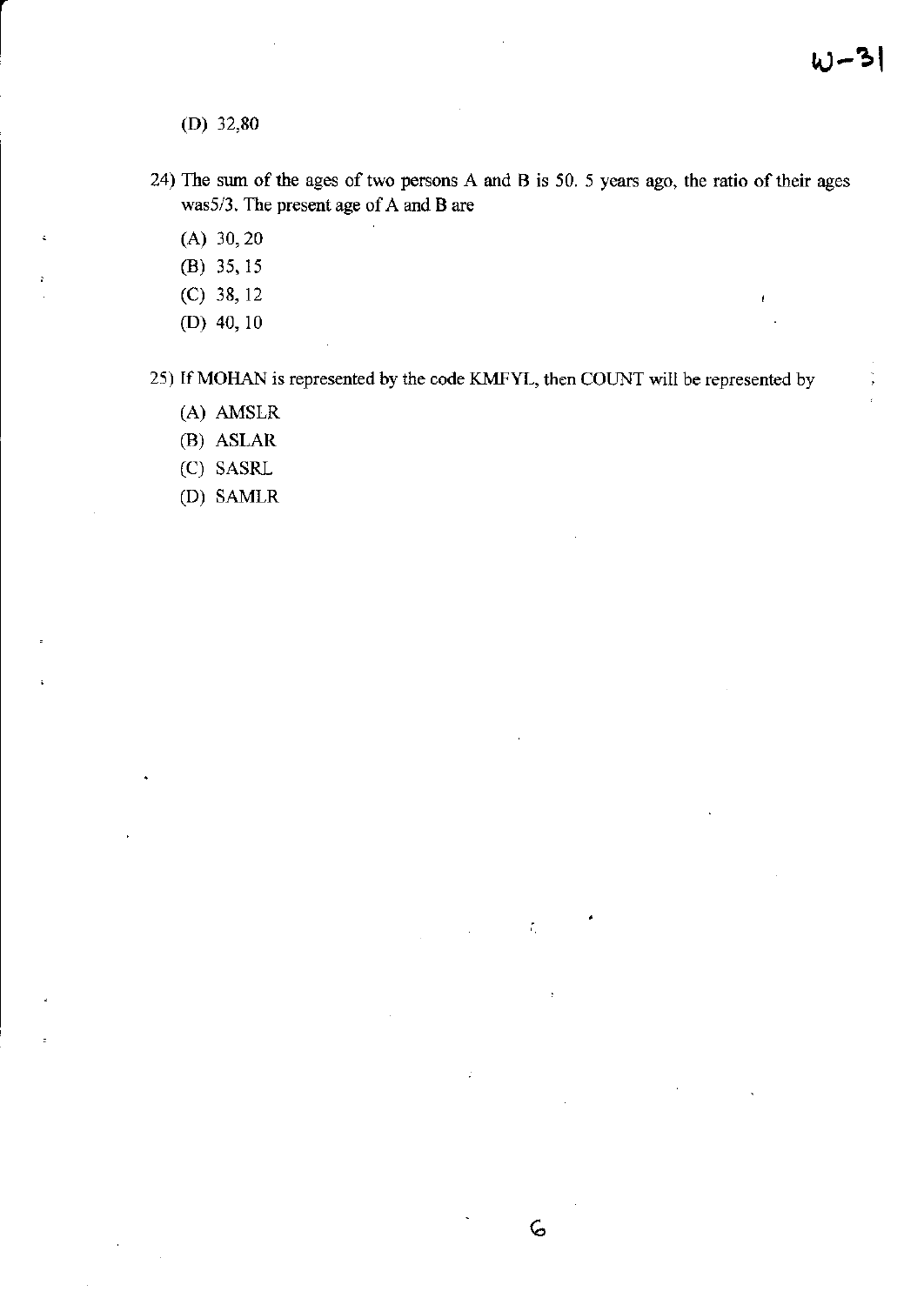## Part-B

26) The branch of philosophy which examines the issues pertaining to the nature of 'Reality'

- (A) Axiology
- (B) Ontology
- (C) Metaphysics
- (D) Epistemology

27) Sankhya can be considered as dualistic realism as it gave importance to

- (A) Prakriti and Purusha
- (B) Chitta and Buddhi
- (C) Karma and Action
- (D) Para and Apara
- 28) The process in which the students carry out critical research together with the teacher rather than being amenable listeners
	- (A) Discovery Theory of Leaming
	- (B) Dialogue Theory of Learning
	- (C) Activjty Theory of Leaming
	- (D) Constructivist Theory of Leaming
- 29) Achieving the unity of human race through integral living and through the development of integral personality was aimed by
	- (A) Aurobindo
	- (B) Tagore
	- (C) J. Krishnanunhy
	- (D) M.K.Oandhi
- 30) The Teaching of Buddha Highlighted the following concept
	- (A) Harmonious development of personality
	- (B) The Doctrine of Karma
	- (C) Child is most important than all kind of books
	- (D) Theory of judgement
- 31) The NCTE document on National curriculum frame work for teacher education, NCFTE-2009 is entitled as
	- (A) Learning the Treasue within
	- (B) Preparing competent Teachers

÷,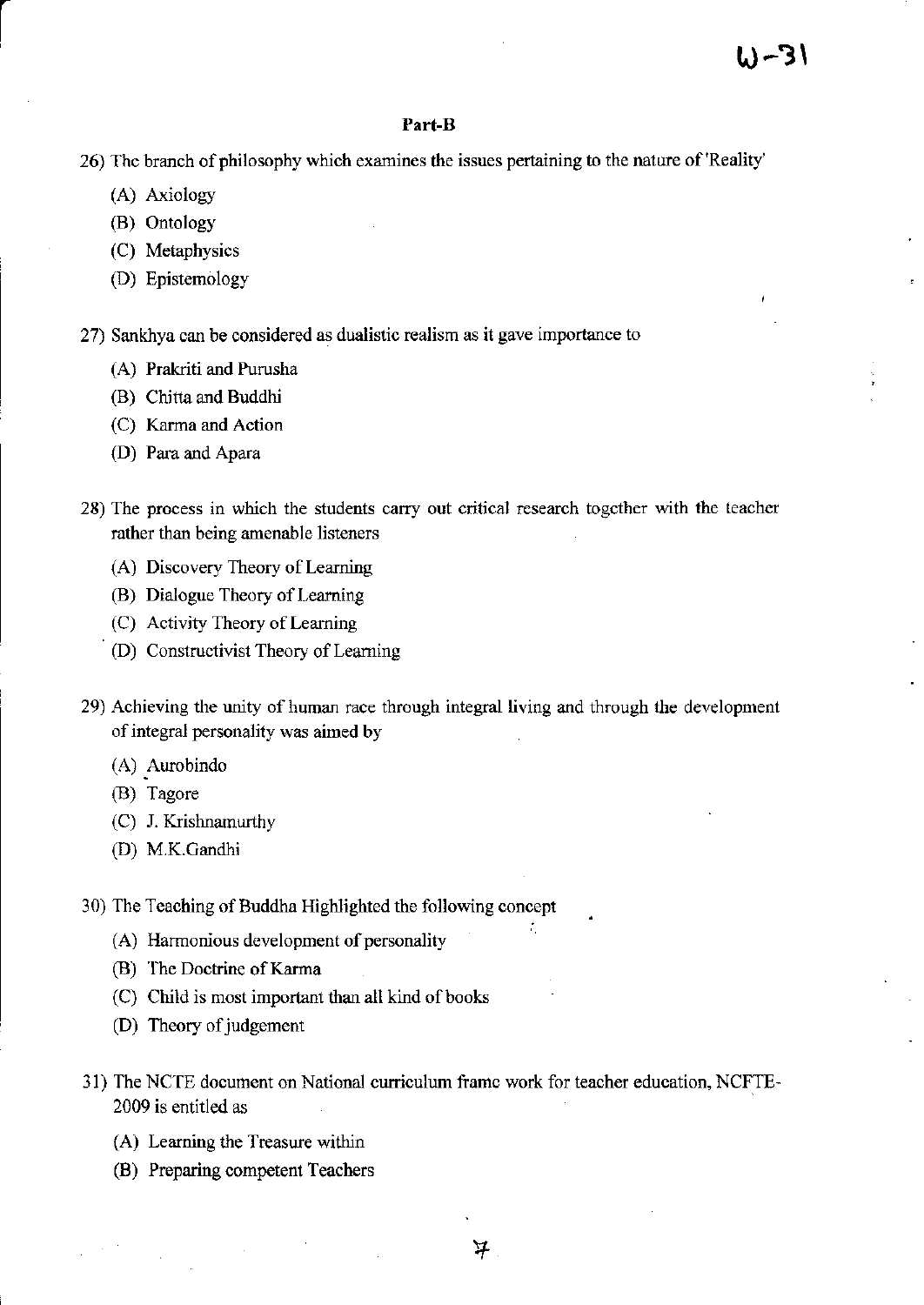- (C) Leaming without burden
- (D) Preparing Professional and Humane Teachers
- 32) Philosophy of Yoga viewed ' Pratyaharah' as
	- (A) Breath regulation
	- (B) Withdrawal of senses
	- $(C)$  Act of holding
	- (D) Abstinences
- 33) School without books, without fixed intellectual tasks for children's was recommended by
	- (A) Montessori
	- (B) Rosseau
	- (C) Froebel
	- (D) Tagore

34) The Truthfulness of rational knowledge is proven by referring to the theory of

- (A) Pragmatic
- (B) Utility
- (C) Conespondence
- (D) Coherence
- 35) The " Theory of Downward filtration" in education which advocated education for classes and ignored the masses, was propounded by

÷.

- (A) Charles grant
- (B) Charles wood
- (C) William Bentinck
- (D) T.B. Macaulay
- 36) One of the following is described as the Magna-Carta of Indian Education
	- {Al Sargent Commission
	- (B) Hunter Comnissioo
	- (C) Wood's Despatch
	- (D) Macaulay's Minute

37) The concept of 'Equality of Educational Opportunities' in India means

- (A) Equal opportunities to have the type of education for which one is suited
- (B) Equality of the type of education available for every child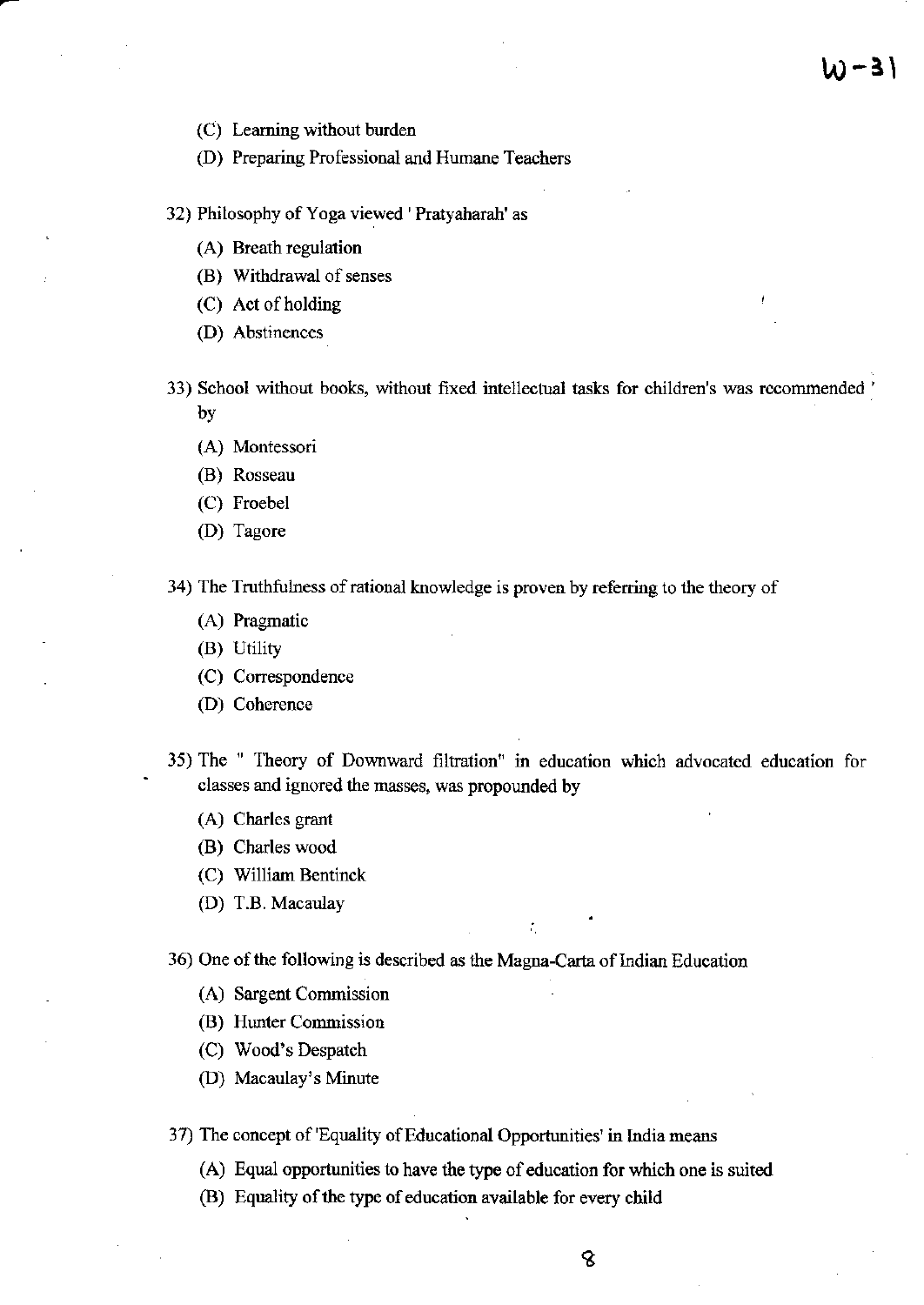- (C) Equal opportunities for all children to have access to higher education.
- (D) Equalities of educational opportunities for each child
- 38) The purpose of Value Education is best served by focusing on
	- $(A)$  Religious and moral practices
	- (B) Norms of conduct laid down by a social group
	- (C) Cultural practices prevailing in the society
	- (D) Concem for human Values
- 39) Which of the following laws/principles of learning of Thorndike anticipated the classical conditioning paradigm of Pavlov?
	- (A) Law of exercise
	- $(B)$  Law of effect
	- (C) Principle of pre-potency of elements
	- $(D)$  Principle of associative shifting
- 40) Which of the following statements indicate the features of social development during adolescence? Select ftom the code to indicate your answer:
	- (a) The adolescent develops a norm for evaluation of his own conduct.
	- (b) There is manifest a capacity for both convergent and divergent thinking in the adolescent
	- (c) There is expansion in the vocabulary of the adolescent.
	- (d) The adolescent girl or boy shows tendency for hero worship.
	- (e) The adolescents are usually moody.
	- (f) Formation of cliques takes place during adolescence.
	- (A) (a). (b) and (d)

.

- (B) (b), (c) and (e)
- (C) (c), (d) and (e)
- (D) (a), (d) and (f)

41) Which are the processes involved in Concept Fomation?

- (A) Observation and Generalization
- (B) Observation and Categorization
- (C) Generalization and Inferences
- (D) Observation, Categorization and Generalization
- 42) Select the corect associalion from the following
	- (A) Spearman-Triarchic theory of Intelligence
	- (B) Gardner- Theory of Multiple intelligence

: .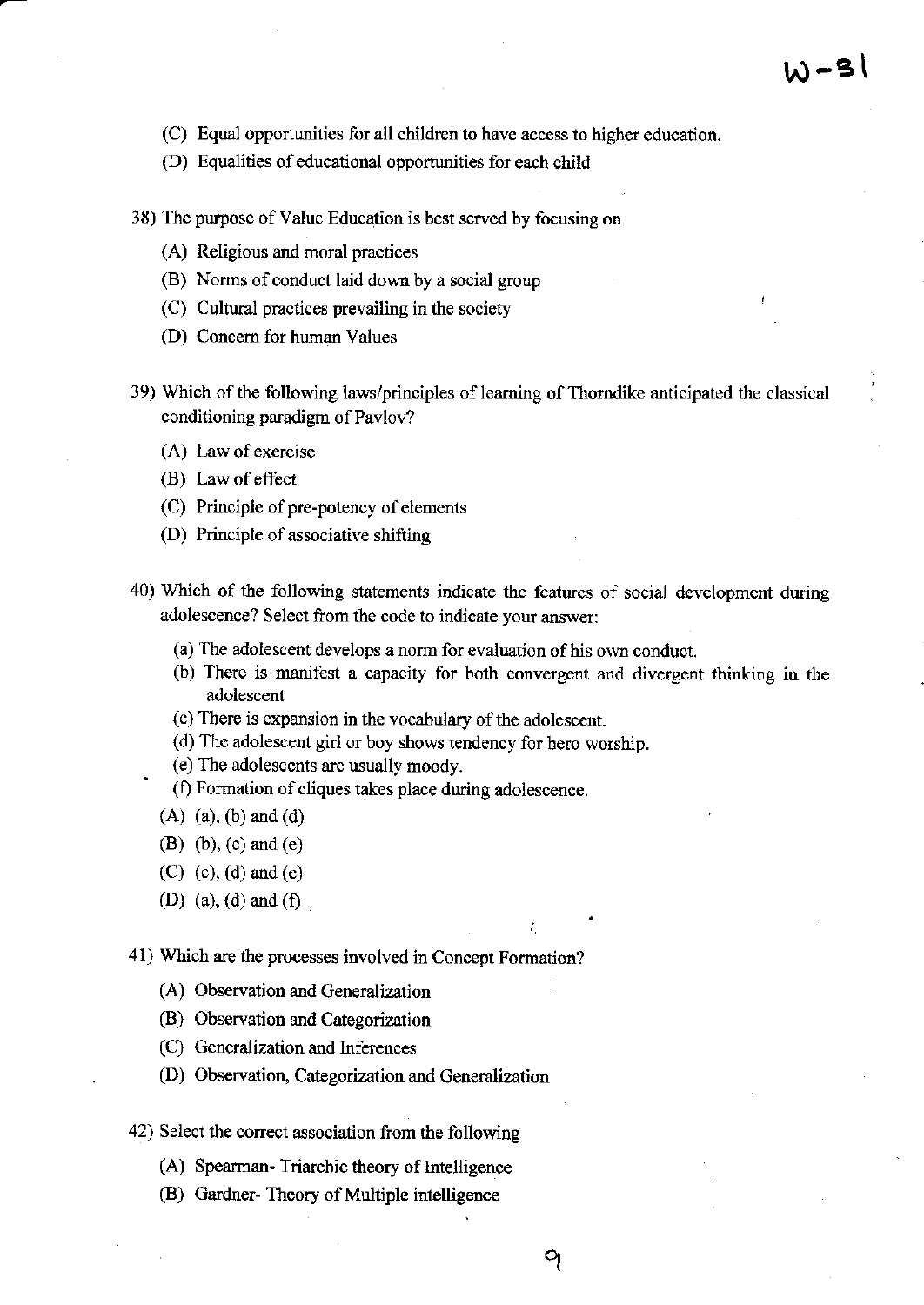- (C) Sternberg Two factor theory of Intelligence
- (D) 1'homdike Group factor theory
- 43) Assertion (A): Pleasure or displeasure resulring from a lcaming experience decides the degree of its effectiveness. Reason (R): All pleasant experiences have a lasting influence and are remembered for a long time while the unpleasant ones are soon forgotten.
	- (A) Both (A) and (R) are correct and (R) is the correct explanation for (A)  $r$
	- (B) Only  $(R)$  is correct.
	- (C) Both (A) and (R) are incorect
	- (D) Both (A) and (R) are correct and (R) is not the correct explanation for  $(A)$
- 44) Sour Grapism' and 'Sweet Lemonism' are related to which of the following defence mechanisms?
	- (A) Aggression
	- (B) Withdrawal
	- (C) Withdrawal
	- (D) Rationalization
- 45) 'Learning at one's own pace 'is a special feature of
	- (A) Teacher-centered method
	- (B) Programmed Instuction Method
	- (C) Learner-centered method
	- (D) Activity-centered method

46) Select the correct statement from the following

- (A) Mental Hygiene is the process and Mental Health is the product
- (B) Mental Health is the process and Mental Hygiene is the product
- (C) Mental Hygiene and Mental Health are one and the samc
- (D) Mental Hygiene has nothing to do with Mental Health

47) Choose the appropriate sequence of steps involved in problem solving:

- $(i)$  Confronting the problem
- (ii) Collcction of evidence
- (iii) Formulating possible solutions of hypothesis
- (ir) fesring rhe possible solurions
- (v) Arriving at conclusions

(vi) Evaluating the sustainability of solutions

- (A) (i), (ii), (iii), (vi), (iv), (v)
- @) (i), (iii), (ii), (vi), (v), (iv)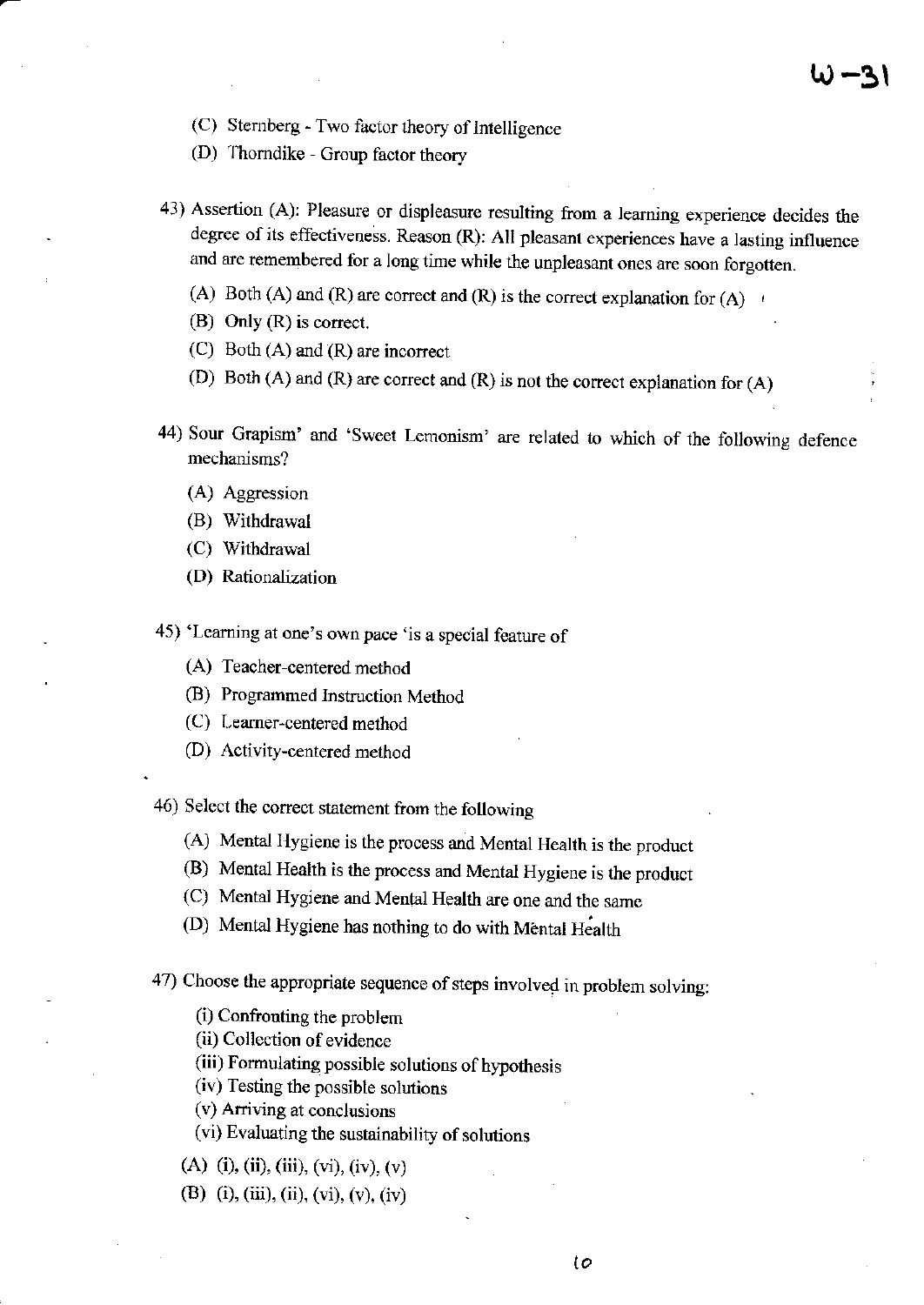- (C) (i), (iii), (ii), (iv), (v), (vi)
- (D) (i), (ii), (iv), (iii), (v), (vi)
- 48) Assertion (A): Learning is a lifelong process. Reason (R): Learning to be useful must be linked with life processes. Choose the correct answer from the following code:

4)-31

- (A) Both (A) and (R) are true and (R) is the correct explanation of  $(A)$
- (B) Both (A) and (R) are true, but  $(R)$  is not the correct explanation of  $(A)$
- $(C)$  (A) is true, but  $(R)$  is false
- (D) (A) is false, but (R) is true
- 49) For fostering creativity among children which of the following methods have been given a trial?
	- (A) Acceleration Approach
	- (B) Enrichment Approach
	- (C) Brainstorming Procedures
	- (D) Special Education Approach
- 50) Which of the following statements is conect in the context of students with leaming disabilities?
	- (A) They show perceptual impairment affecting perceptual skills such as thinking and reasoning.
	- (B) They learn in the same way as efficiently as their classmates.
	- (C) They display academic performance higher than expected
	- (D) They have the emotional problem which is one of the primary causes of their learning disabilities
- 51) Theory of generalization is similar to the theory of:
	- (A) Transposition
	- (B) Identical elements
	- (C) Mental Discipline
	- (D) Theory of Ideals

÷.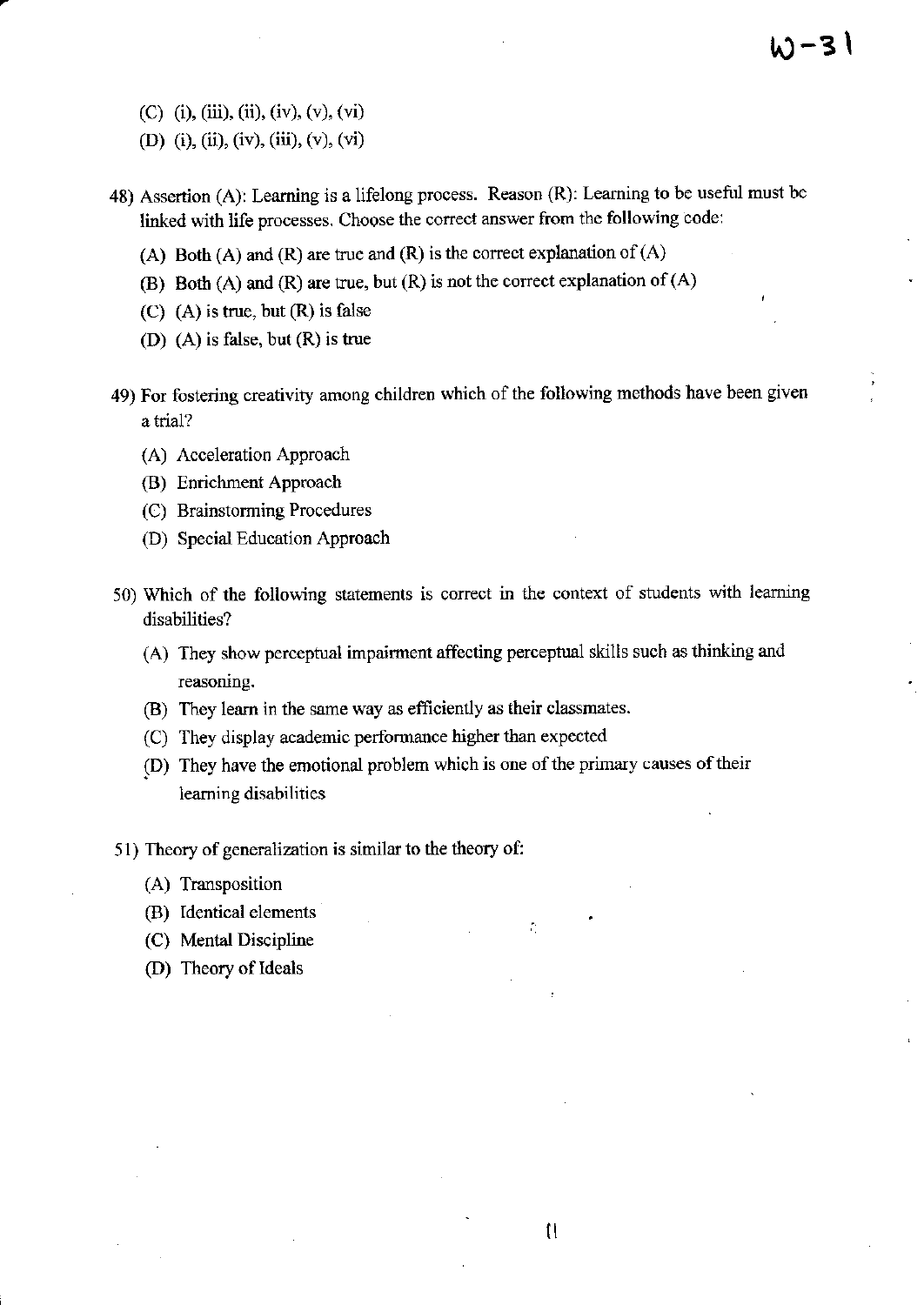## 52) Consider the following pairs:

| <b>I.</b> Cultural pluralism | 1) Disharmony between Material and Non-Material<br>Culture                              |
|------------------------------|-----------------------------------------------------------------------------------------|
| <b>II.</b> Cultural lag      | 2) Understanding a culture's beliefs and practices from<br>that culture's point of view |
| <b>III.</b> Enculturation    | 3) Transmitting culture to young                                                        |
|                              |                                                                                         |

IV. Cultural relativism

4) The existence of diversity in culture is accepted and appreciated by the society on the whole

5) Accepting the culture of dominant group.

Which of the pairs given above is/are correctly matched?

 $(A)$  4  $\mathbf{1}$ 3 2  $(B)$  1  $\overline{2}$  $\overline{\mathbf{4}}$ 5 5  $(C)$  2  $\overline{\mathbf{3}}$  $\mathbf{I}$  $(D)$  2  $\mathbf{1}$ 4 3

53) Teacher's leaving one school to work in another with change in status

- (A) Vertical mobility
- (B) Horizontal mobility
- (C) Intra generational mobility
- (D) Inter generational mobility

54) The book 'Races and Culture of India' was written by

- (A) D N Majumdar
- (B) M N Prabhu
- (C) T B Bottomore
- (D) K M Kapadia

55) Which of the following statements are correct

I. Culture is social, not individual heritage of man.

II. Civilization is unilinear and cumulative

- III. Culture is borrowed without change or loss, but not Civilization
- IV. Namaskar, Shaking hands, giving seats to ladies first are cultural traits
- $(A)$  I,II and III
- $(B)$  I and III
- $(C)$  II and IV
- (D) I, II and IV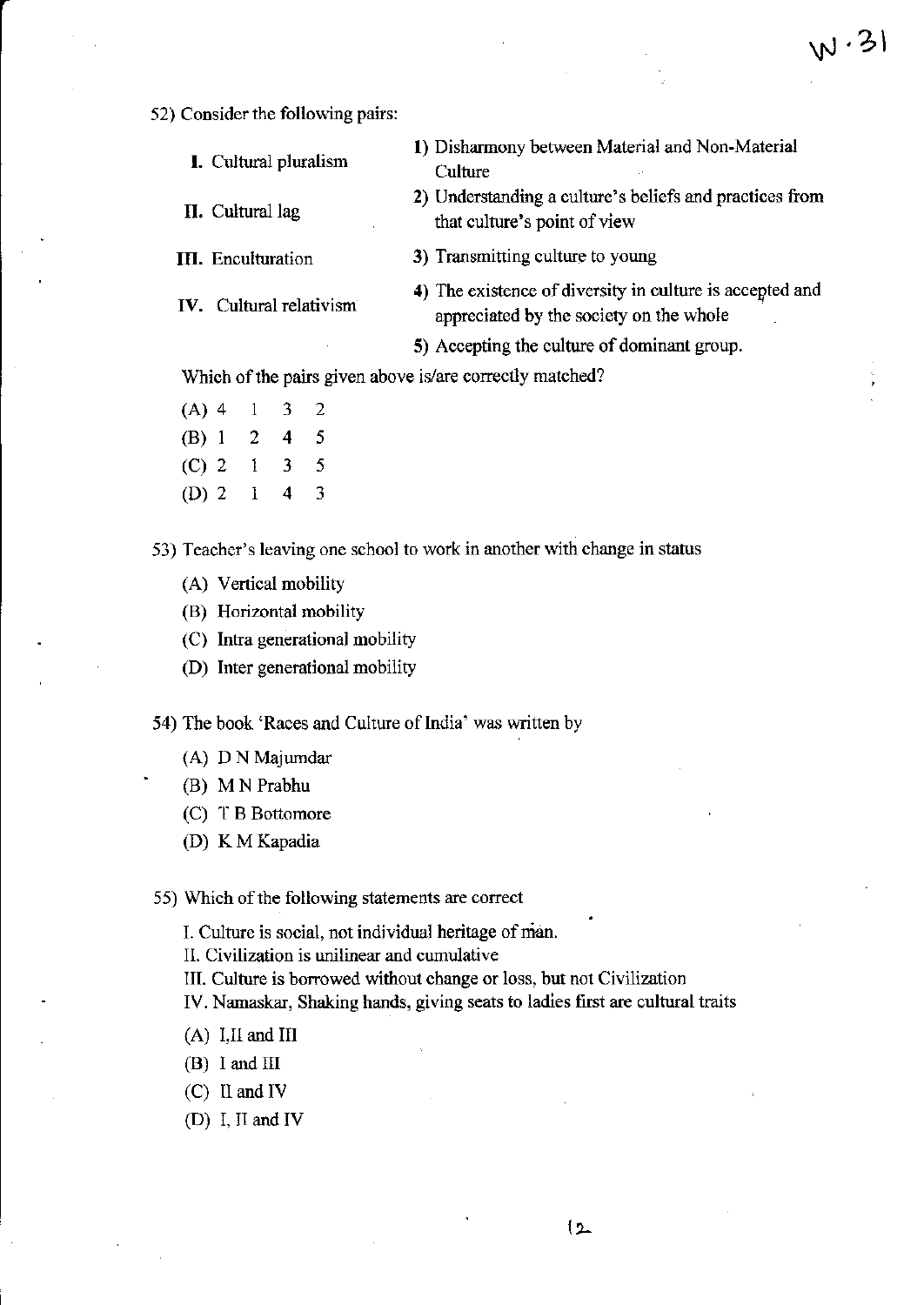- 56) Theory of Class Struggle was proposed by
	- (A) Aristotle
	- (B) Austin
	- (C) Hegel
	- (D) Karl Marx

57) Who among the following proposed cyclic theory of Social Change

- (A) Pit rim Sorokin
- (B) Karl Marx
- (C) August Comte
- (D) Herbert Spencer

58) The essential element of cooperation is

- (A) People work under same roof
- (B) Same nation
- (C) People are from same religion
- (D) People have same end

59) Schools are basically considered as social institutions because

- (A) They preserve and instil the values of our culture in future generations
- (B) They suggest ways and means for social progress.
- (C) They suggest solutions to social problems
- (D) They are established by the society
- 60) Acculturation, Social Integration and Assimilation might be described as:
	- (A) Steps in Assimilation Process
	- (B) Forms of accommodation
	- (C) Steps in a social Movement
	- (D) Anti competitive behaviour
- 61) What are the two vital functions, the national system of education has to perform?
	- (A) Tradition preserving and growth facilitating
	- (B) Amassing information and knowledge passing on to future generation
	- (C) Helping the learners to get a livelihood and helping him to gain scholarship.
	- (D) Termination for some students and preparation for others at the end of secondary stage of education

÷.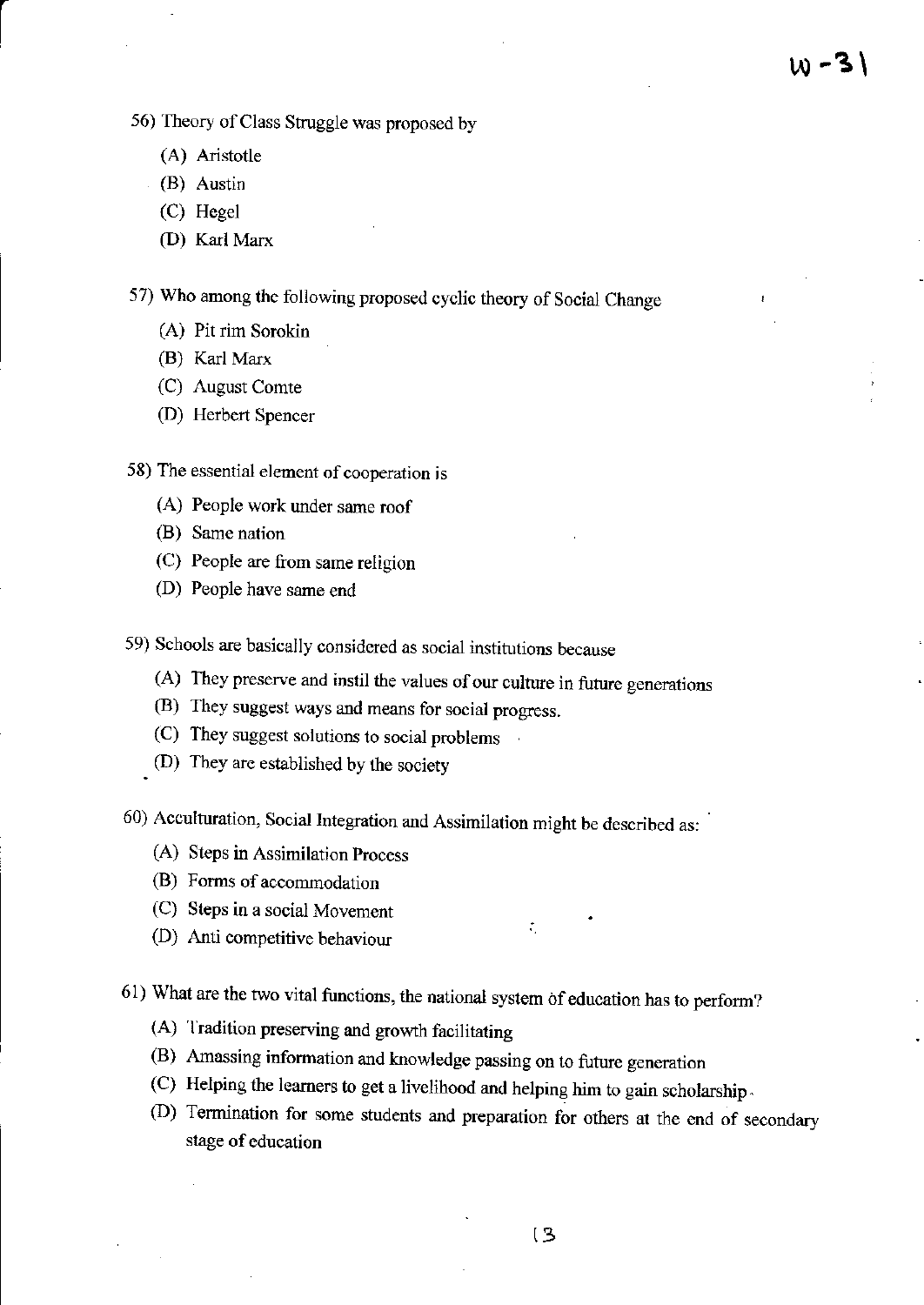- 62) The "Social nature" of education implies to
	- (A) Ensures the development of child's potentialities
	- (B) Ensure the social development of the child
	- (C) Enables the individual to find a job for himself.
	- (D) Ensures desirable socialisation of the child
- 63) Educational planning relates to
	- (A) choosing the best course of action for achieving the educational objectives.
	- (B) recruitment of teachers.
	- (C) checking the performance is in conformity with laid down standards.
	- (D) motivating the subordinates.
- 64) Who has advocated Human Relation approach?
	- (A) Henry Fayol
	- (B) Elton Mayo
	- (C) Taylor
	- (D) Davis
- 65) Which of the following can be the most effective leadership style in your opinion for a country like India?
	- (A) Autocratic
	- (B) Democratic
	- (C) Laissez Faire
	- (D) None of the above
- 66) The system analysis approach in Educational Administration is concerned with the analysis of:
	- (A) Quantity and Quality aspects of teaching learning
	- (B) Quantity and Quality of pass outs from schools and colleges
	- (C) Input, process and dimensions of the educational system
	- (D) Quality of infrastructural resources and training support
- 67) The recent paradigms of leadership focus on:
	- (A) Competence level of participants in the organisation
	- (B) Commitment level of participants in the organisation
	- (C) Situational factors along with appropriate styles
	- (D) Concern for the members belonging to the organisation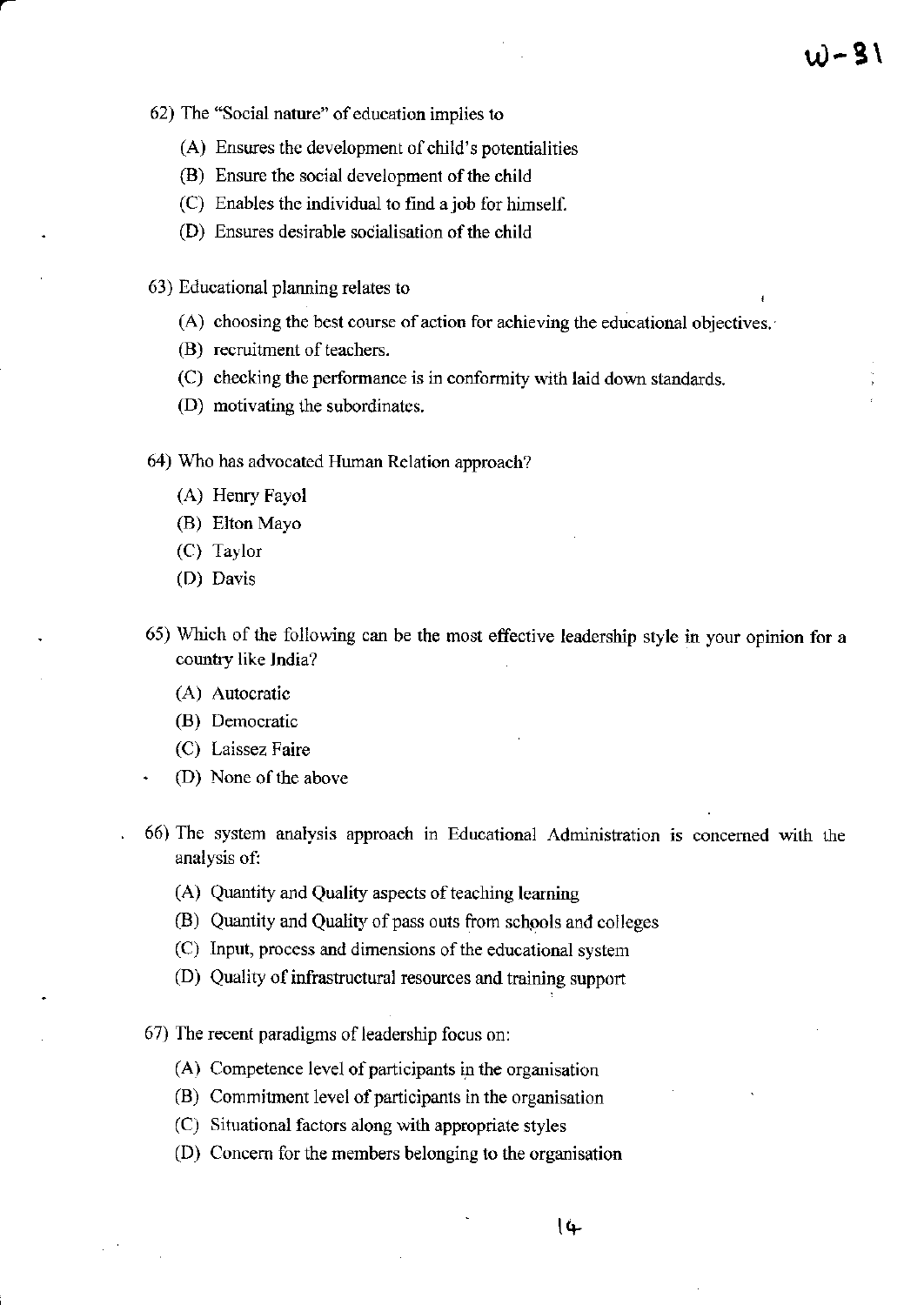68) The major thrust in a good supervision report of a school programme should be to make it:

12 – 31

- (A) Preventive and corrective
- (B) Preventive and creative
- (C) Constructive and critical
- (D) Constructive and creative
- 69) A school system has worked out a number of vision statements as a result of SWOT analysis. What is the most obvious activity which has to follow:
	- (A) (A Meetings with teachers and parents
	- (B) Taking student's views
	- (C) Developing work plans
	- (D) Deciding about 'who, what and how' of the plans

70) A child fainted during school prayer. As a principal of the school, what will you do?

- (A) Ask a teacher to conduct the prayer and take the child to a doctor.
- (B) Ask a leacher to care for the child and continue conducting the praycr.
- (C) Ask a teacher to take the child to his/hor home and continue with prayer.
- (D) Ask a teacher to conlinue with prayer, supervise the first aid to the child and resumethe prayer.
- 71) Which one of the following is not a characteristic of perspective planning?
	- (A) One plan for a period of 20 or 25 yeam
	- (B) Long term planning
	- (C) Long range targets set in advance
	- $(D)$  Reviewing the long term plan every year

72) NMEICT stands for:

- (A) National Mission on Education through ICT
- (B) National Mission on E-commerce through ICT
- (C) National Mission on E- governance through IC I
- (D) National Mission on E- leaming through ICT

73) W3C means

- (A) World Wide Web Comrnunication
- (B) World Wide Web Consortium
- (C) World Wide Web Consolidation
- (D) World Wide Web Calculation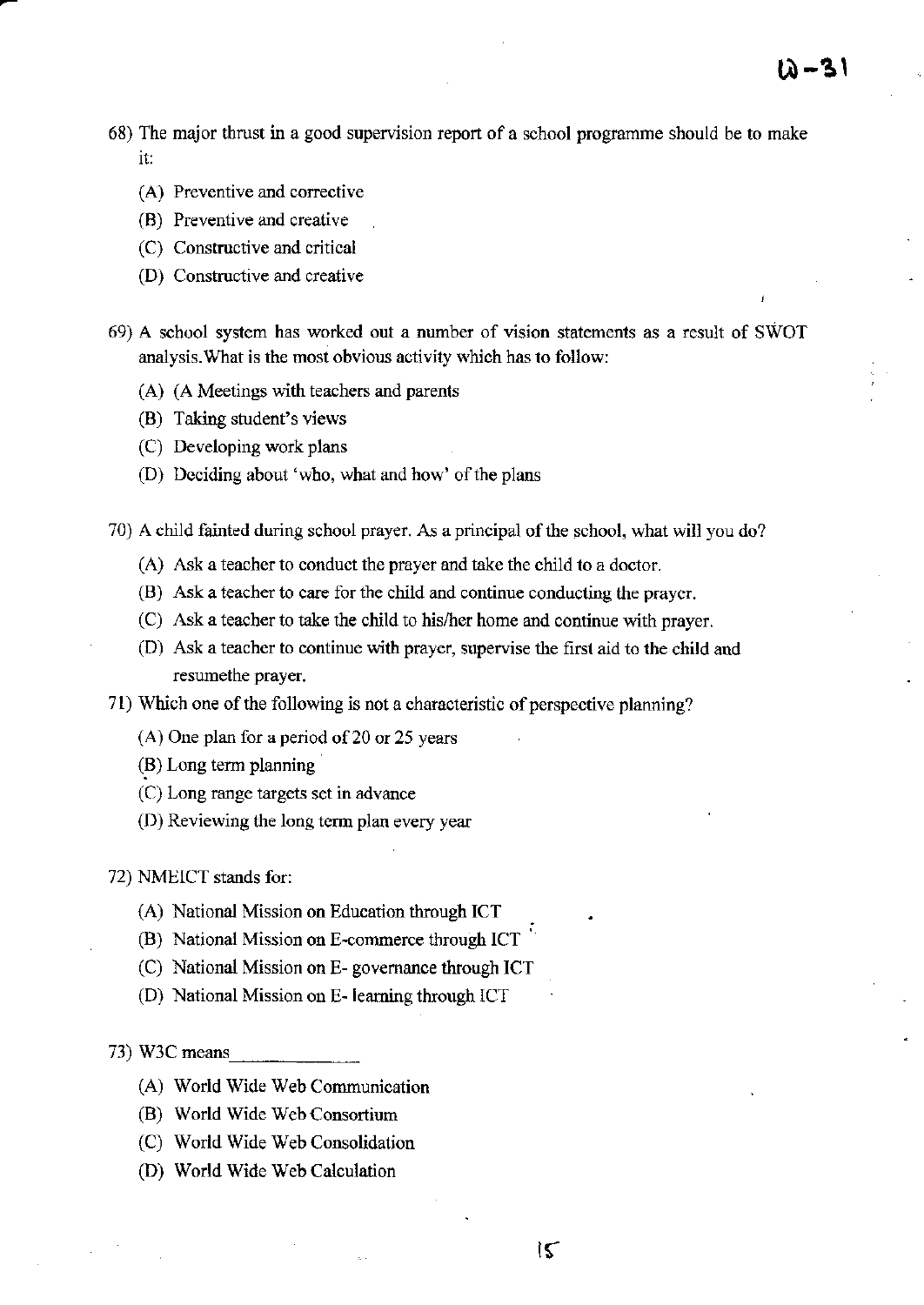74) Viber is a

- (A) Messaging app
- (B) Teaching method
- (C) Teaching technique
- (D) Audio visual aid

75) What are rcquired for good teaching.

(i) Diagnosis

(ii) Remedy

(iii) Direction

(iv) Feedback.

Select the correct answer ftom the codes given below

 $(A)$  (i) and (ii)

 $(B)$  (i), (ii) and (iii)

- $(C)$  (i), (ii) and (iv)
- (D) (i), (ii), (iii) and (iv)

76) A smart classroom is a teaching space which has

(i) Smaxt portion with a touch panel control system

(ii) PC/Laptop connection and DVD/VCR player

(iii) Document camera and specialized software

(iv) Projector and screen.

Select the corect answer ftom the codes given below:

(A) (i) and (ii) only (B) (ii) and (iv) only

 $(C)$  (i), (ii) and (iii) only

(D) (i), (ii), (iii) and (iv)

77) Effectiveness of communication can be traced ftom which of the following?

 $(i)$  attitude surveys  $\mathcal{L}$ 

(ii) performance records

(iii) students attendance

(ivl school bags.

Select the correct answer from the codes given below:

 $(A)$  (i), (ii) and (iii) only

(B)  $(i)$ ,  $(iii)$  and  $(iv)$  only

 $(C)$  (ii), (iii) and (vi) only

(D)  $(i)$ ,  $(ii)$   $(iii)$  and  $(vi)$  only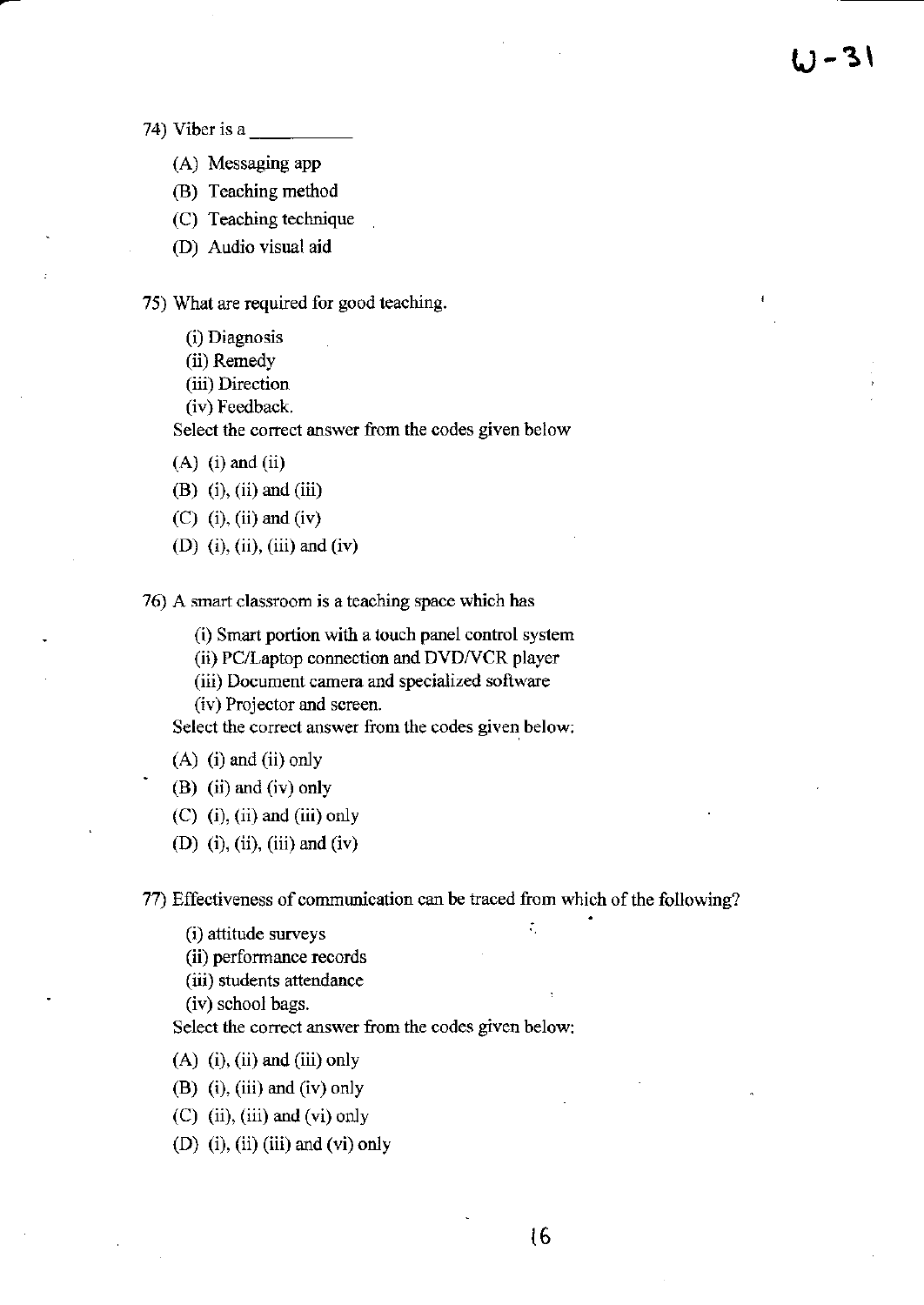78) Which of the following statements about ICT are incorrect?

- (i) It helps in retaining concepts for longer duration
- (ii) It helps students leam better
- (iii) It does not make teaching learning process interesting
- (iv) lt enhances rote learning.

Select the correct answer from the codes given below:

- $(A)$  (i) and (ii) only
- (B) (ii) and (iii) only
- $(C)$  (iii) and (iv) only
- (D) (i) and (iv) only

79) gif, jpg, bmp, png are used as extensions for files which store

- (A) audio data
- (B) image data
- (C) video data
- (D) text data
- 80) The limitation ofICT is
	- (A) motivate the leamer
	- (B) create interest in learning
	- $(C)$  consumes time and effort of students
	- (f)) increases social skills
- 81) Assertion (A): Fomal communication is tends to be fast and flexible.Reason (R): Formal communication is systematic and orderly flow of information. Select the correct answer from the codes given below:
	- (A) Both (A) and (R) are correct and (R) is correct explanation of  $(A)$
	- (B) (a) Both (A) and (R) are correct and (R) is not correct explanation of (A)
	- $(C)$  (A) is correct but  $(R)$  is false
	- (D)  $(A)$  is false but  $(R)$  is correct
- 82) In visual arts learning, students required to use verbal / written language for art appreciation ard criticism because

÷.

- (A) Language facilitates
- (B) B) for certificate purpose
- $(C)$  develops proficiency
- (D) transfonns feelings and ihought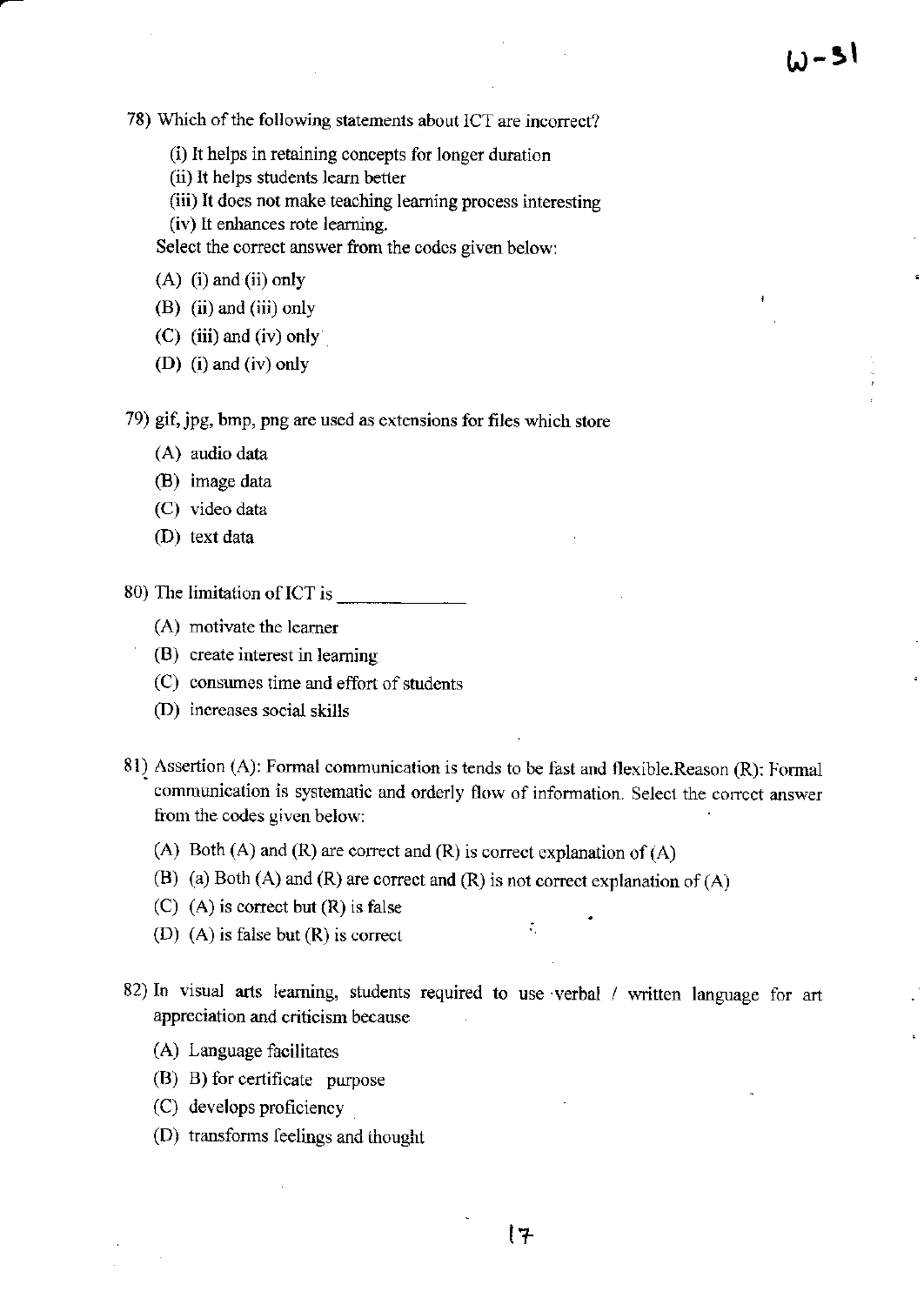83) The most ancient musical instrument of lndia

- (A) Veena
- (B) Flute
- (C) Sitar
- (D) Tabala

84) Folk painting Madhubani is famous in the state

- (A) Madhya Pradesh
- (B) Bihar
- (C) Rajasthan
- (D) Orissa

85) The National school of Drama is situated in which of the cities

- (A) Mumbai
- (B) Bhopal
- (C) Kolkata
- (D) New Delhi

86) The word Aesthetics is first used by

- (A) Thomas Aquinas
- (B) Veron
- (C) Gullies Baumgartner
- (D) Picasso
- 87) The human activity, among the following, which causes maximuin environmental pollution having regional and global impact, is

 $\mathcal{L}_\mathrm{c}$ 

- (A) Industrialisation
- (B) Urbanization
- (C) Transportation
- (D) Mining
- 88) The ideal of sustainable development was defined for the first time by the world conmission on environment and development in the year
	- (A) <sup>1985</sup>
	- (B) 1986
	- (c) <sup>1987</sup>
	- (D) <sup>1988</sup>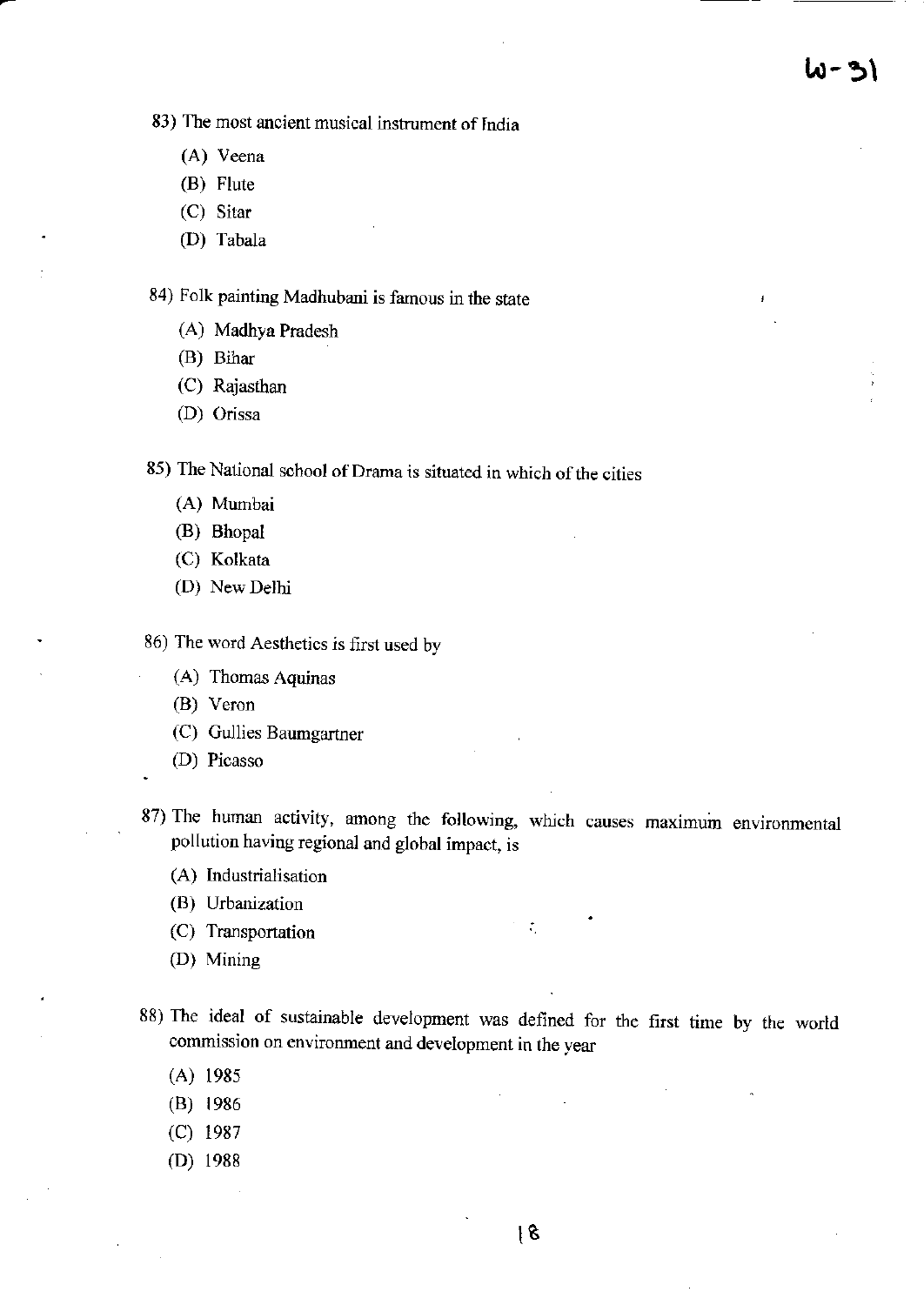- 89) Anthropogenic activities means:
	- (A) Human activities

a

- (B) Natural activities
- (C) Bacteriological activities
- (D) Wild animal activities

90) Bhopal gas tagedy occurred due to the leakage of

- (A) Mustard gas
- (B) Methane gas
- (C) Sulphur dioxide
- (D) Methyl isocyanate
- 91) The maximum average permissible noise levels during day time hours as per environment protection act in India is
	- (A) 30 DB
	- (B) 45 DB
	- (c) s0 DB
	- (D) ssDB

92) Minarnata' disease is caused by

- (A) Lead
- (B) Arsinic
- (C) Mercury
- (D) Cadmjum

93) Protection of women from domestic violence was Implemented from the Year

- (A) 2005
- (B) 2009
- (c) <sup>2012</sup>
- (D) 2000

94) According to Section 498-A IPC punishments are given for

- (A) for taking Dowry
- (B) for sexual harassment
- (C) for mental and physical harassment
- (D) for property issues

 $\mathcal{L}_\mathrm{c}$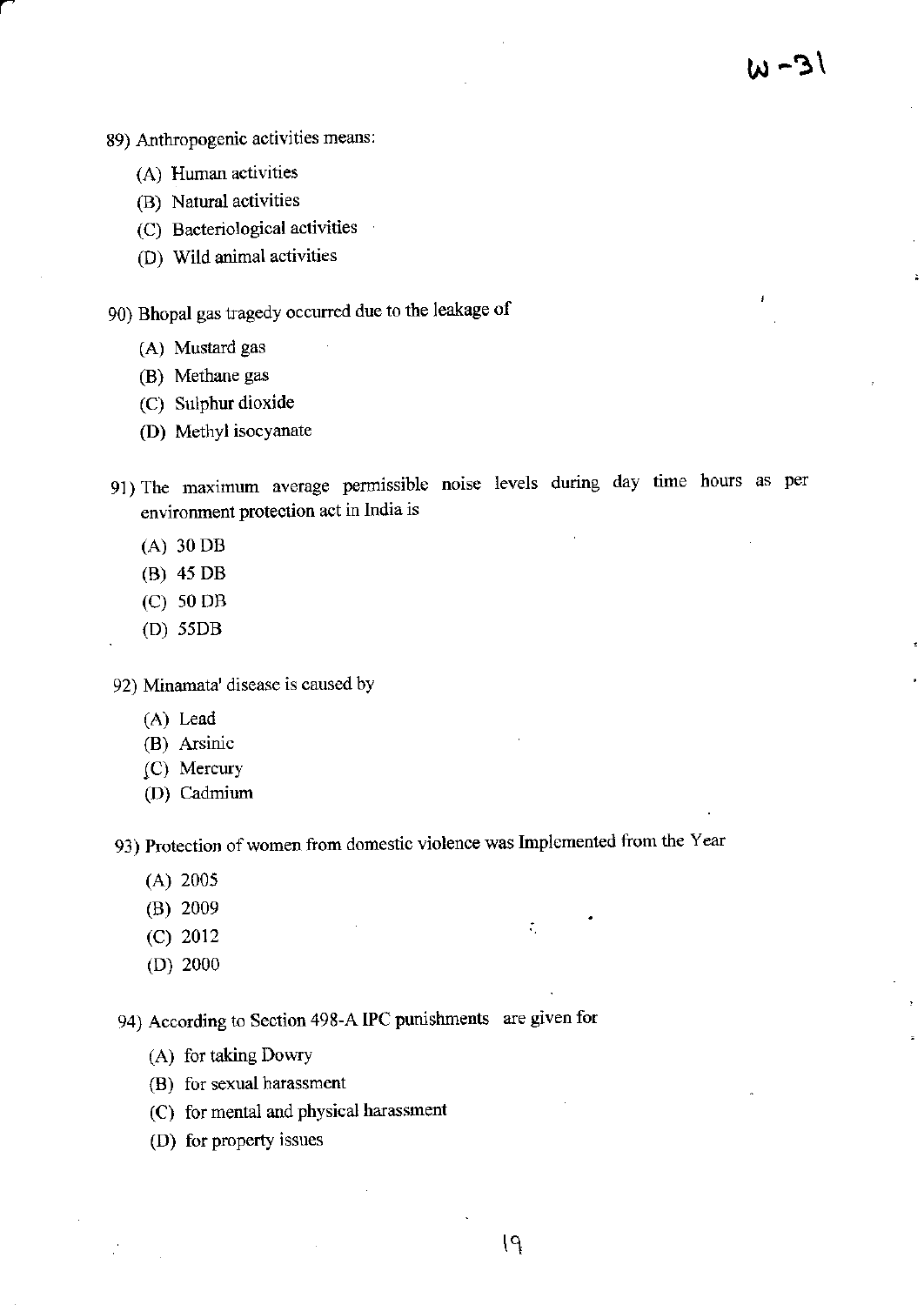- 95) A hierarchicalsystem in which cultural, political, and economic structures are dominated by males is  $a(n)$ 
	- (A) Elite model
	- (B) Pluralist model
	- (C) Gendered division of labour
	- (D) Patriarchy

96) Women are over-rcptesented in work because it often provides greater flexibility to meet family responsibilities.

- (A) Private sector
- (B) Contingent
- (C) Semi skilled
- (D) Public sector
- 97) Stages of Curriculum Development, which order among the following is correct?
	- L Formulation of objectives
	- II. Selection of content
	- IIl. Selection of leaming experiences
	- IV. Organisation of content
	- V. Evaluation
	- Vl. Organisation of leaming activities
	- $(A)$  I,II,III,IV,VI,V
	- (B) V,I,VI,III,IV,II
	- (C) V,VI,I,III,IV,II<br>(D) I,II,IV,III,VI,V
	-
- 98) Major events that inl'luenced Curiculum Developmcnt in post indepcndent India in chronological oder
	- I. National curriculum Framework
	- Il. Kothari commission
	- III. National curriculum Framework for Teacher education
	- W. National Policy on Education
	- V. Learning without burden
	- $(A)$  I,II,III,V,IV
	- $(B)$  IV,I,III,V,II
	- $(C)$  ll,  $IV, V, I, \Pi$
	- $(D)$  I,II,V,III,V